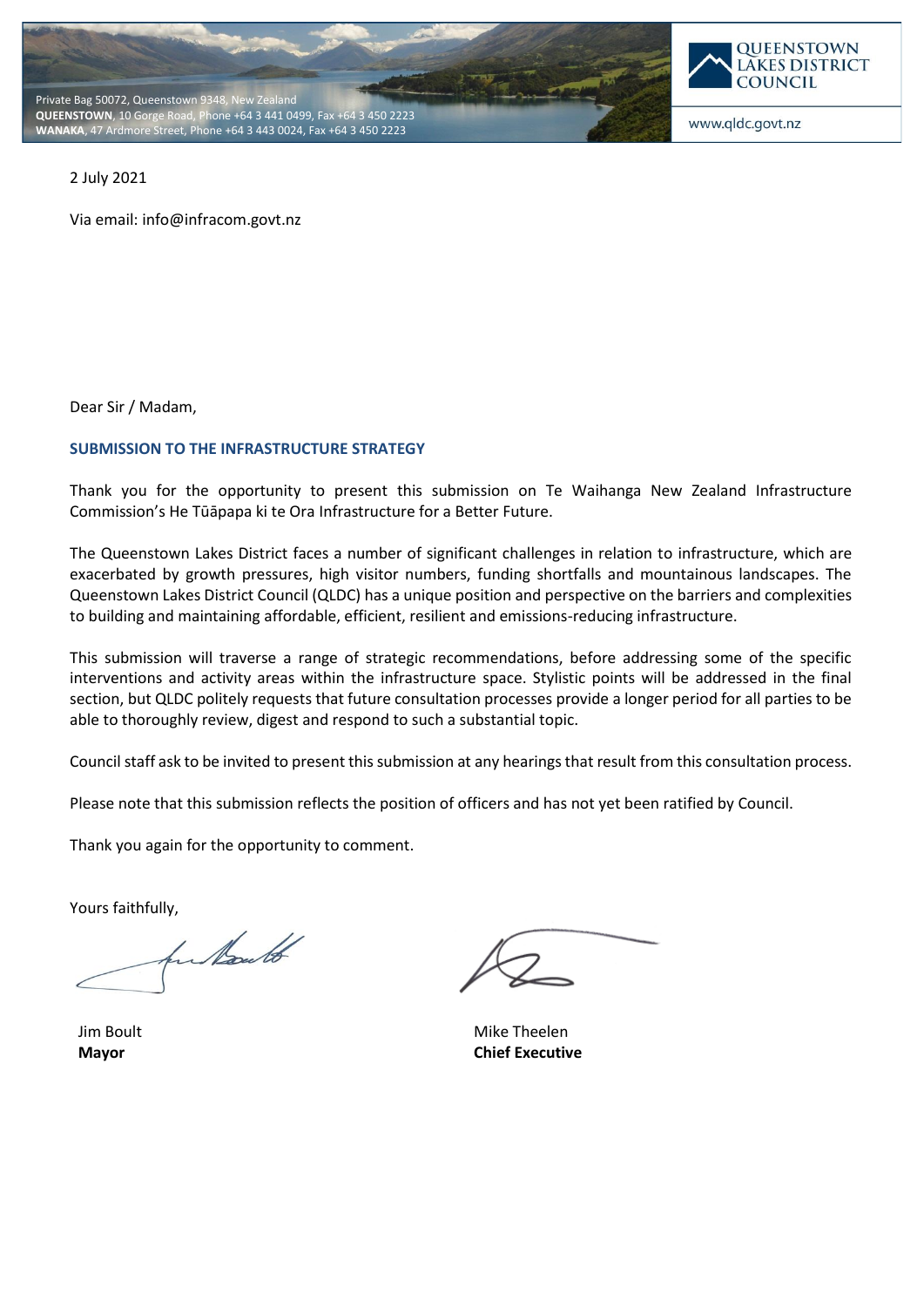### **1.0 Background**

- 1.1 The Queenstown Lakes District is a high growth area<sup>1</sup> and a high-profile tourist destination. The district includes both urban and rural areas, large and small population centres and townships that are geographically remote.
- 1.2 The demand profile and pressure upon the district's infrastructure is directly affected by the visitor numbers throughout the year and understanding peak numbers is critical in determining requirements for three waters, waste, transport, power and communications infrastructure. Infrastructure also needs to be functional and resilient within seismically active and mountainous terrain, whilst protecting the outstanding natural landscapes on which the district's reputation is predicated.
- 1.3 Ensuring the provision of equitable funding for these services remains a challenge in a district where visitor numbers far exceed residents and ratepayers<sup>2</sup>. QLDC has a long-established position in advocating for a modest local visitor levy applied through the accommodation sector.
- 1.4 Since COVID-19, the district has entered a period of volatility, uncertainty, complexity and ambiguity. Border closures have significantly impacted the district's economy, workforce and wellbeing. The availability of a suitably skilled workforce for infrastructure projects has presented challenges. However, QLDC's demand projections consider this to be a short-term issue which will not change long-term projections of growth.
- 1.5 In June 2019, the Council declared a climate and ecological emergency<sup>3</sup> and has since established a Climate Action Plan, focusing on emissions reduction mitigation activities as well as adaptation considerations. QLDC urges the Infrastructure Commission to be bold and progressive in its understanding of the strategic importance of infrastructure to emissions-reducing behaviour change as well as its role in reducing the embodied carbon and emissions in the construction and operation of physical infrastructure.

# **2.0 Introduction**

- 2.1 QLDC is broadly supportive of Te Waihanga's 30-year Infrastructure Strategy and the intent that is shown to ensure provision of innovative, emissions-reducing, accessible and affordable infrastructure throughout New Zealand as it canvasses many of the issues facing infrastructure and provides some good options around solving them.
- 2.2 The QLDC agrees with many of the recommendations throughout the document and will provide feedback on its key points using the following structure. Each section will be followed with a summary of recommendations.

### *PART A – STRATEGIC POINTS*

- Infrastructure needs to be viewed holistically, not positioned as hard or soft.
- The challenge is not population growth, it is demand growth from both residents and visitors.
- The strategy focuses too heavily on big cities... and excludes Queenstown.

<sup>1</sup> https://www.qldc.govt.nz/community/population-and-demand

<sup>2</sup> https://www.qldc.govt.nz/community/population-and-demand

<sup>3</sup> https://www.qldc.govt.nz/your-council/our-vision-mission/climate-action-plan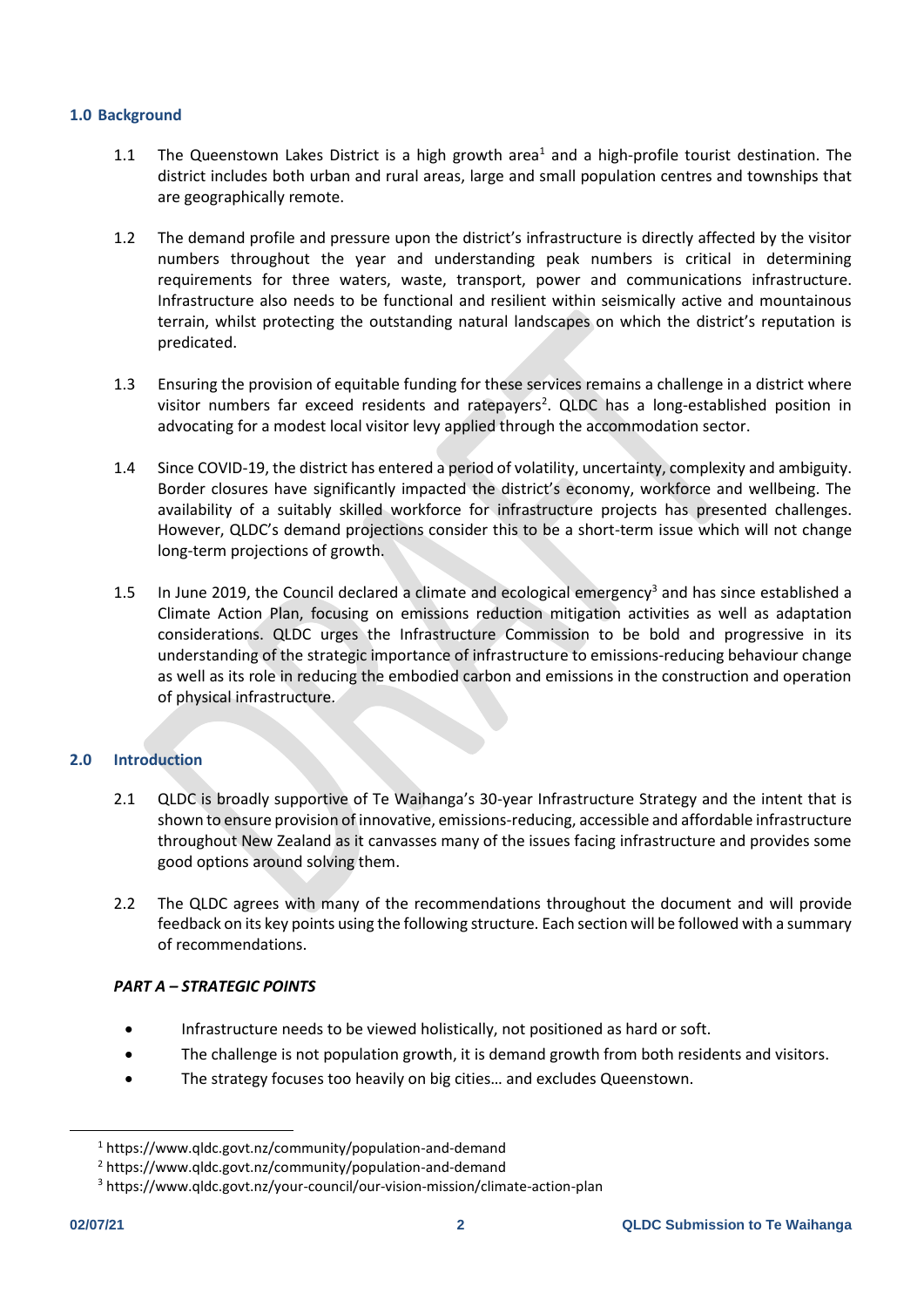There are a number of additional strategic areas that also need to be considered.

# *PART B – INTERVENTION AND ACTIVITY AREAS*

- Effective spatial planning is central to the success of the infrastructure sector.
- Tools need to be reviewed and data inputs well-understood.
- Capability building needs centralised support.
- Greater emphasis is needed on natural hazards, earthquakes and resilience.
- Water metering and charging is supported, but investment in technology is required.
- A paradigm shift is needed in the provision of transport infrastructure and public transport.
- Electrification will not be straightforward for all parts of the country.
- Distributed Energy Resources (DER) have great potential but suffer from a fragmented supply chain.
- Waste management and minimisation approaches need to collaborate and align with the Ministry for Environment.

## *PART C – STYLE AND STRUCTURE*

- The style and structure of the document can be refined.
- Summary of QLDC Recommendations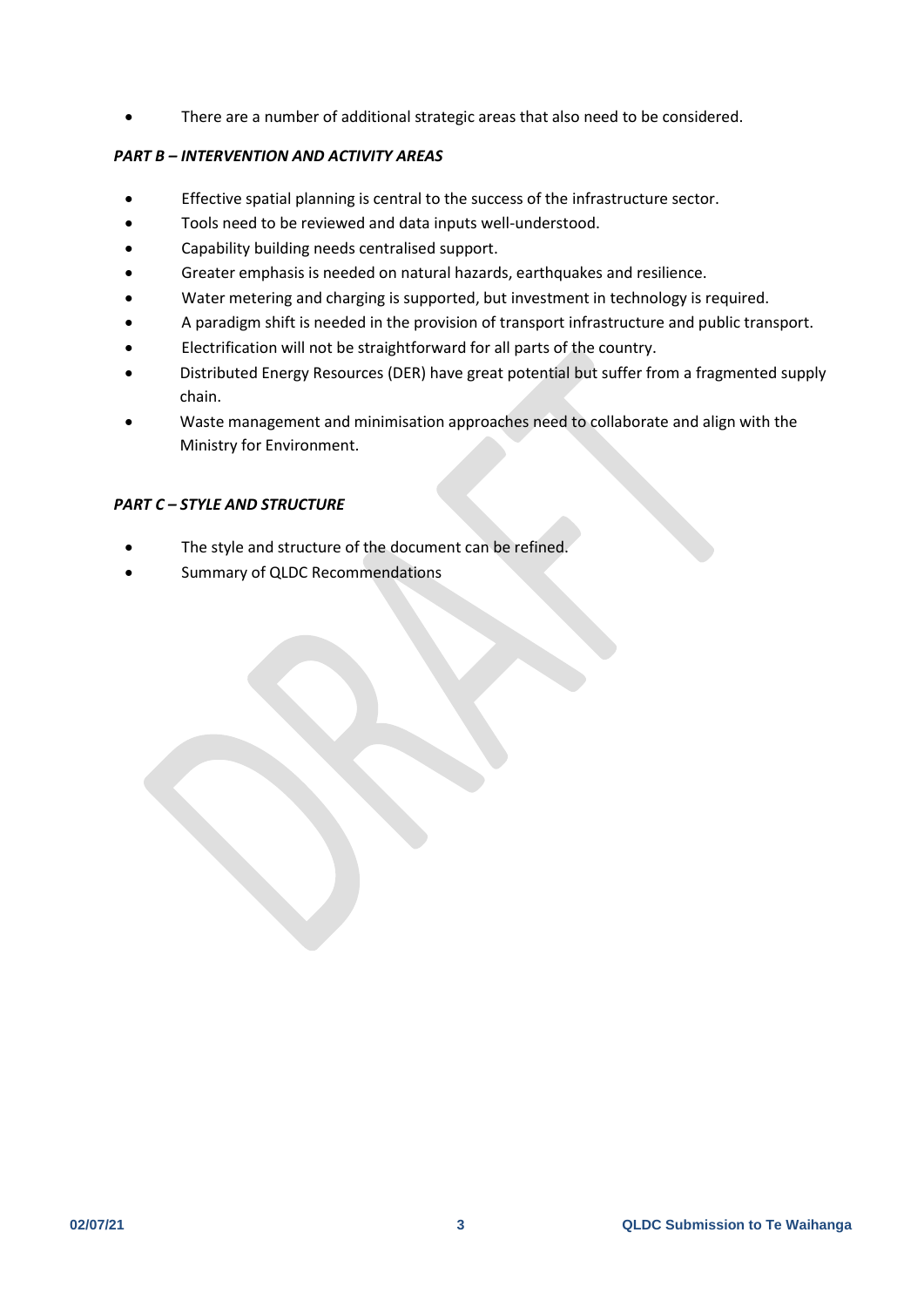# **PART A – STRATEGIC POINTS**

### **3.0 Infrastructure needs to be viewed holistically, not positioned as hard or soft**

- 3.1 QLDC notes that the document appears to generally reflect an approach that focuses on traditional built (hard) infrastructure, whilst positioning soft infrastructure (demand management, pricing, smart technologies etc.) as an alternative. QLDC recommends that Te Waihanga take a far more progressive approach in positioning both hard and soft infrastructure together as 'service provision'.
- 3.2 In an era of climate change, it is essential to take a systems-thinking approach and to understand the whole of life costs/opportunities presented by infrastructure projects. Financial, resource and carbon assessments will need to be undertaken across hard and soft components of infrastructure and all opportunity costs well understood.
- 3.3 Furthermore, QLDC notes that not all infrastructure providers have a common understanding of wellbeing and few have a consistent set of metrics that can be applied. On balance, this strategy does not address health and wellbeing in any detail. QLDC recommends that Te Waihanga explores wellbeing in the context of infrastructure provision, creating a common definition, approach and set of metrics for the sector.

R1 – QLDC recommends that Te Waihanga take a far more progressive approach in positioning both hard and soft infrastructure together as 'service provision'.

R2 – QLDC recommends that Te Waihanga explores wellbeing in the context of infrastructure provision, creating a common definition, approach and set of metrics for the sector.

# **4.0 The challenge is not population growth, it is demand growth from both residents and visitors**

- 4.1 Demand growth is the challenge that most troubles territorial authorities, particularly in relation to infrastructure. With efficient pricing, spatial planning and demand management, population growth does not always equate to a growth in infrastructure services required. However, in practice in the Queenstown Lakes District, additional housing does often require the provision of additional complex infrastructure services.
- 4.2 QLDC strongly supports demand management as an aspect of infrastructure that can act as an insurance policy for high-growth areas when uncertainty is high.
- 4.3 Whilst QLDC welcomes all initiatives that improve the use of consistent data and demand projections (such as a population strategy), it isimportant that Te Waihanga recognises that in high growth areas, a level of sophistication has already been built into local projections. Any population data strategy developed will need to establish a mechanism to listen to territorial authorities that have already made such investments.
- 4.4 For example, QLDC's projections are based on Statistics NZ (Stats NZ) Estimated Resident Population but the methodology incorporates additional information which provides for a more robust, localised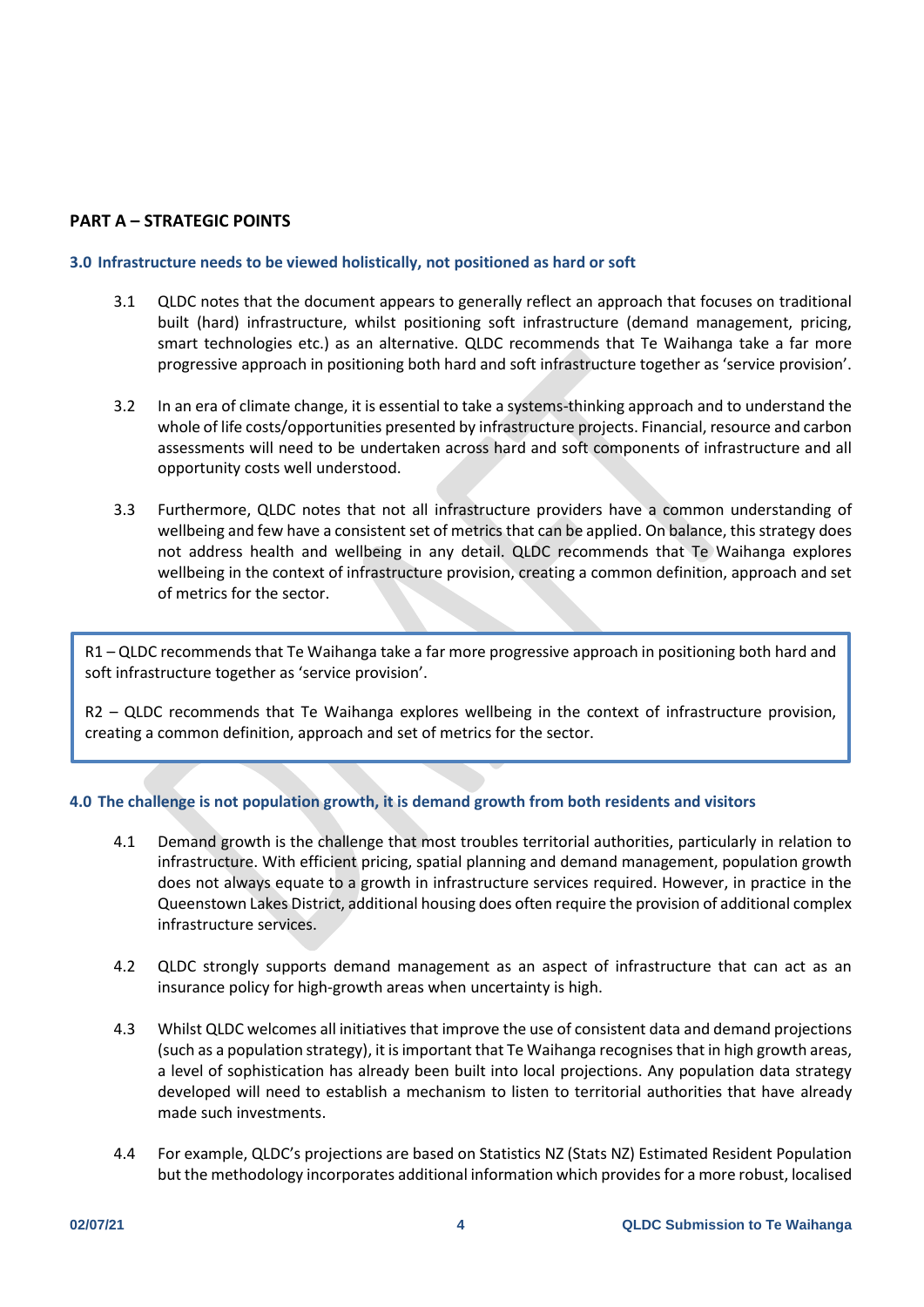and multi-dimensional model that has proven to be more accurate<sup>4</sup>. The approach considers a range of data sources including Stats NZ, census data, resource and building consents, Housing and Business Capacity Assessments, migration data, Data Ventures information<sup>5</sup>, Infometrics projections (including those produced by Waka Kotahi) and tourism and visitor accommodation projections.

- 4.5 The strategy gives very little consideration to the implications of visitor population on infrastructure. It is not mentioned in relation to growth, wellbeing or population strategy. Whilst many parts of New Zealand can absorb and fund provisions for visitors within the resident population without issue, some of the most high-profile (and economically significant) locations cannot. Destinations such as Queenstown, Wanaka, Glenorchy, Arrowtown and Tekapo experience visitor numbers that far exceed the normally resident population.
- 4.6 QLDC has consistently advocated for the provision of a local visitor levy on Queenstown accommodation, to supplement the current inadequate funding model which relies heavily on residents through the traditional rating model. Some significant portion of infrastructure services support a positive visitor experience and burdening a small rating base with this cost is unsustainable.
- 4.7 MBIE is currently promoting that all key tourism locations take a destination management approach to planning and managing the interface of visitors and community. In the Queenstown Lakes District, the Regional Tourism Organisations have been provided with considerable STAPP funding to develop a destination management plan in partnership with QLDC and this plan could have profound implications for destination marketing, product development, system governance, communications, civil defence and infrastructure.
- 4.8 QLDC recommends that Te Waihanga reflects in the strategy upon the implications of destination management for infrastructure in New Zealand.
- 4.9 QLDC supports the concept of an economic regulator for infrastructure, with a mandate to ensure the availability of infrastructure and funding to meet growth. QLDC also supports the provision of improved information on realised infrastructure costs around the country, which would help us estimate future costs.

R3 - QLDC recommends that Te Waihanga reflects in the strategy upon the implications of destination management for infrastructure in New Zealand.

# **5.0 The strategy focuses too heavily on big cities… and excludes Queenstown**

5.1 The overwhelming focus of the strategy is on big cities, with growth statistics presented in a fashion that demonstrates high growth only in the main urban centres. Smaller centres are given consideration mainly as examples of potential population decline. QLDC notes that if population growth were presented in relation to percentage growth in that location, as opposed to a share of the total national growth, Queenstown would also make that list. To develop an urban-focused strategy on the basis of population data that can be presented in a number of ways risks being myopic.

<sup>4</sup> Demonstrated by cross-checks with Qrious mobile phone usage data for the QLD.

<sup>5</sup> Data Ventures create near real time electronic card spend insights to help inform resident / visitor information and is an input into the demand projections.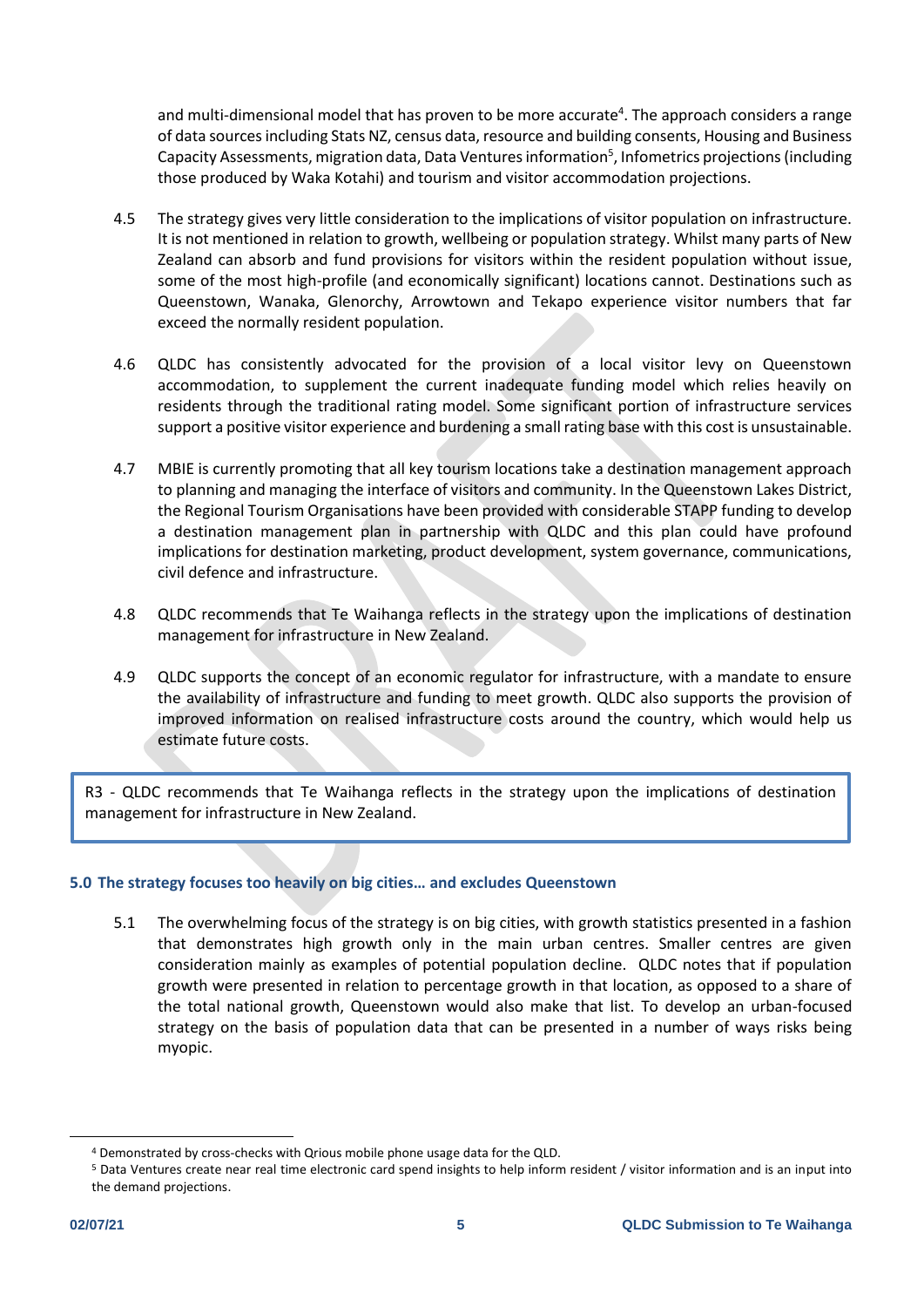- 5.2 Queenstown Lakes is a high growth council, categorized as tier 2 within the NPS Urban Development and required to create a Future Development Strategy. QLDC recommends that Queenstown is also considered as a high growth location.
- 5.3 QLDC understands that in absolute terms, cities face acute infrastructure challenges, but they are also locations that can take advantage of scale and expertise in situ. Smaller urban areas do not have this advantage and QLDC recommends that Te Waihanga give this greater consideration in its strategy. Developing second tier cities would stimulate the economy and take pressure off of the main centres.
- 5.4 Furthermore, in a volatile, complex, uncertain and ambiguous time, the certainty of the assertions relating to city living seem inappropriate. QLDC recommends that Te Waihanga pays close attention to emerging pandemic trends globally that are seeing people leaving big cities and working more flexibly from home in rural location.
- 5.5 QLDC also recommends that Te Waihanga explore the implications of climate change for urban living in New Zealand. From an adaptation perspective, many of the main centres are coastal, but it is still unclear as to the implications for New Zealand as an appealing destination for climate migration.
- 5.6 QLDC recommends that Te Waihanga include Queenstown in its growth centres and explore the nuances and exceptions that this brings within the strategy. The specific challenges faced by Queenstown will add complexity to the strategy, but may help provide depth, richness and applicability to other smaller urban centres.

R4 – QLDC recommends that Queenstown is also considered as a high growth location.

R5 – QLDC recommends that Te Waihanga pays close attention to emerging pandemic trends globally that are seeing people leaving big cities and working more flexibly from home in rural location.

R6 – QLDC also recommends that Te Waihanga explore the implications of climate change for urban living in New Zealand.

R7 – QLDC recommends that Te Waihanga includes Queenstown in its growth centres and explores the nuances and exceptions that this brings within the strategy.

### **6.0 There are a number of additional strategic areas that also need to be considered.**

- 6.1 QLDC does not disagree with any of the key principles and outcomes put forward by Te Waihanga. However, they are at risk of being perceived as maintaining the status quo. QLDC encourages Te Waihanga to take a bold approach.
- 6.2 The strategy needs to place a greater emphasis on systems thinking and inter-generational equity, as a way to approach climate action in a more comprehensive fashion. Taking this approach will allow for better coordination, improved outcomes and the full realisation of long-term benefits.
- 6.3 QLDC does not consider infrastructure to be **the** foundation for people to thrive, it is a foundational area amongst many others that contribute to wellbeing, such as education, health, culture and the environment. Overall, QLDC notes that the strategy does not provide sufficient emphasis on community wellbeing.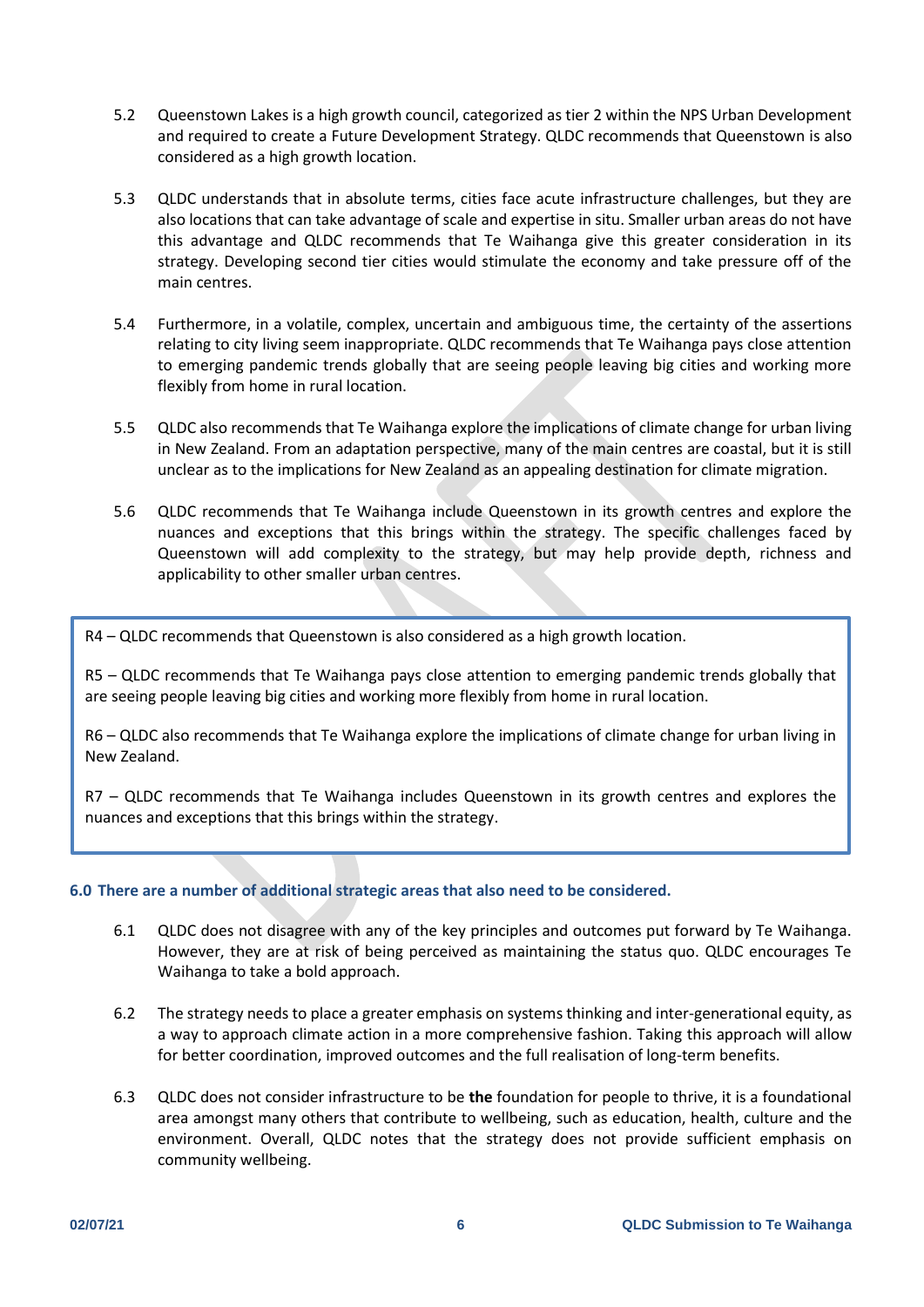- 6.4 QLDC recommends that Te Waihanga explores the order of priority of infrastructure in New Zealand, particularly in the light of the reform programme. It will be interesting to understand which aspects local government will be empowered to influence, which it will be excluded from and in which aspects it will still play an enforcement role.
- 6.5 As will be outlined later in this submission, QLDC is working in a highly progressive space in relation to spatial planning and destination management. QLDC encourages Te Waihanga to consider the implications of these initiatives for the strategy as utilization of these approaches become mainstream in the sector.
- 6.6 QLDC agrees that a step change is required in how we plan, design and build infrastructure, noting that the current system is rapidly failing to be fit for purpose.
- 6.7 QLDC has noted that central government tends to under-value aspects of infrastructure that are not hard infrastructure. QLDC recommends that Te Waihanga considers how job-creating stimulus could be quickly followed by deliberate stimulus of productivity and wellbeing-enhancing infrastructure investments once these jobs are created. This is a problem that is also mirrored in economic diversification thinking, where support is needed for the ecosystem that surrounds diversification and job creation.
- 6.8 International visitor transport should be orchestrated at a national level as it poses a significant challenge for local government to control or influence visitor numbers and flow. National level orchestration would enable central government to deploy strategic nudges and behavioural economics to influence change, smoothing peaks and troughs whilst understanding threshold volumes.

R8 – QLDC recommends that Te Waihanga explores the order of priority of infrastructure in New Zealand, particularly in the light of the reform programme.

R9 – QLDC recommends that Te Waihanga considers the value of aspects of infrastructure that are not traditional hard infrastructure more comprehensively.

R10 – QLDC recommends that Te Waihanga consider national level orchestration of international visitor transport.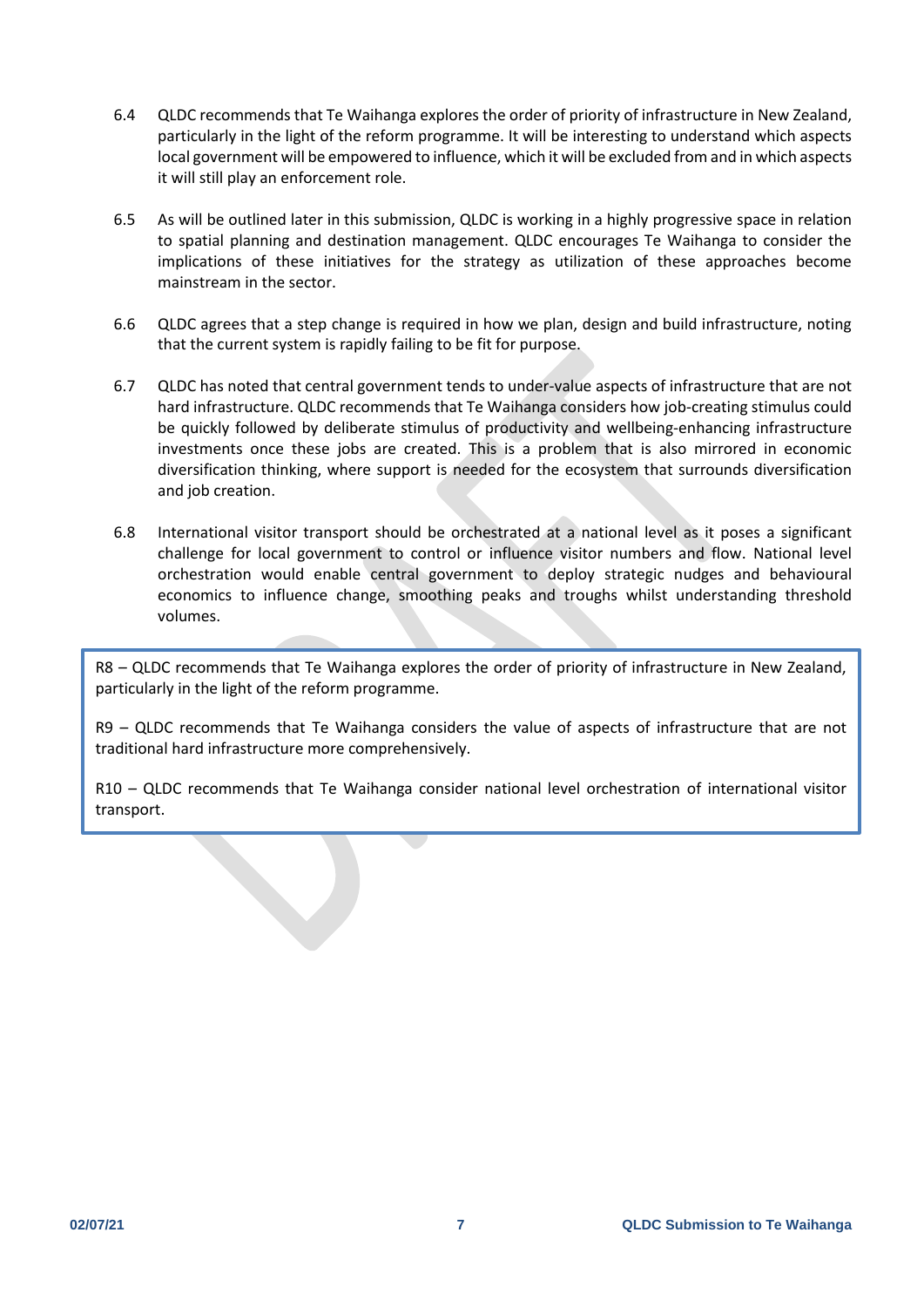# **PART B – INTERVENTION AND ACTIVITY AREAS**

## **7.0 Effective spatial planning is central to the success of the infrastructure sector**

- 7.1 QLDC agrees that infrastructure can set long-term patterns of living and emissions reduction. The QLD spatial plan has traversed some of these intentions<sup>6</sup>, focusing on densification, choice of housing typology, quality of housing, public and active transport. It sets a clear, long-term, high-level set of spatial outcomes that were developed with significant input from infrastructure agencies and providers.
- 7.2 QLDC has been working as part of a partnership with central government and iwi for the past three years to develop the spatial. The spatial plan provides a long-term outlook that will help the district to manage growth well. It takes an holistic approach to spatial planning, focusing on resilience, sustainability and wellbeing throughout.
- 7.3 QLDC notes that infrastructure corridor designations should align with spatial planning horizons.
- 7.4 QLDC recommends that Te Waihanga requires that all combined plans and all regional and local funding plans be consistent and aligned with regional (or local) spatial plans.
- 7.5 QLDC agrees that the integrated planning and the delivery of infrastructure and development can reduce the pressure that growth places on infrastructure networks, particularly transport and water infrastructure. It can also identify cost-effective ways to develop new housing. As such, QLDC recommends that spatial planning is given far greater emphasis within this strategy.
- 7.6 QLDC is also a strong proponent of inclusionary zoning, having been one of the few districts that successfully provided special housing areas under the Housing Accord and Special Housing Areas Act of 2013 to incorporate inclusionary zoning through a local policy requiring a percentage of the development to provide for retained affordable housing development and delivery. Additionally, a proposal seeking to include inclusionary zoning is now being prepared for non-statutory community consultation<sup>7</sup>. QDLC notes that this is a tool that is routinely used in the UK, with positive outcomes for affordability.
- 7.7 It is important to note that different aspects of infrastructure need to be considered at different levels within the system, as one size does not fit all. For example, it is artificial to monitor emissions at a local district level as it is more meaningful to consider these at a national or international level. Conversely energy supply needs to be reviewed at the local level, as significant inequities exist in relation to affordability, capacity and resilience depending upon local landscapes and distributors. QLDC recommends that this strategy ensures that management is applied at an appropriate level within the system.

R10 – QLDC recommends that Te Waihanga requires that all combined plans and all regional and local funding plans be consistent and aligned with regional (or local) spatial plans.

R11 – QLDC recommends that spatial planning is given far greater emphasis within this strategy.

R12 – QLDC recommends that this strategy ensures that interventions are managed at the most appropriate level within the system, whether locally, regionally, nationally or internationally.

<sup>6</sup> https://www.qldc.govt.nz/your-council/major-projects/queenstown-lakes-spatial-plan

<sup>7</sup> <https://www.qldc.govt.nz/your-council/council-documents/policies/special-housing-areas>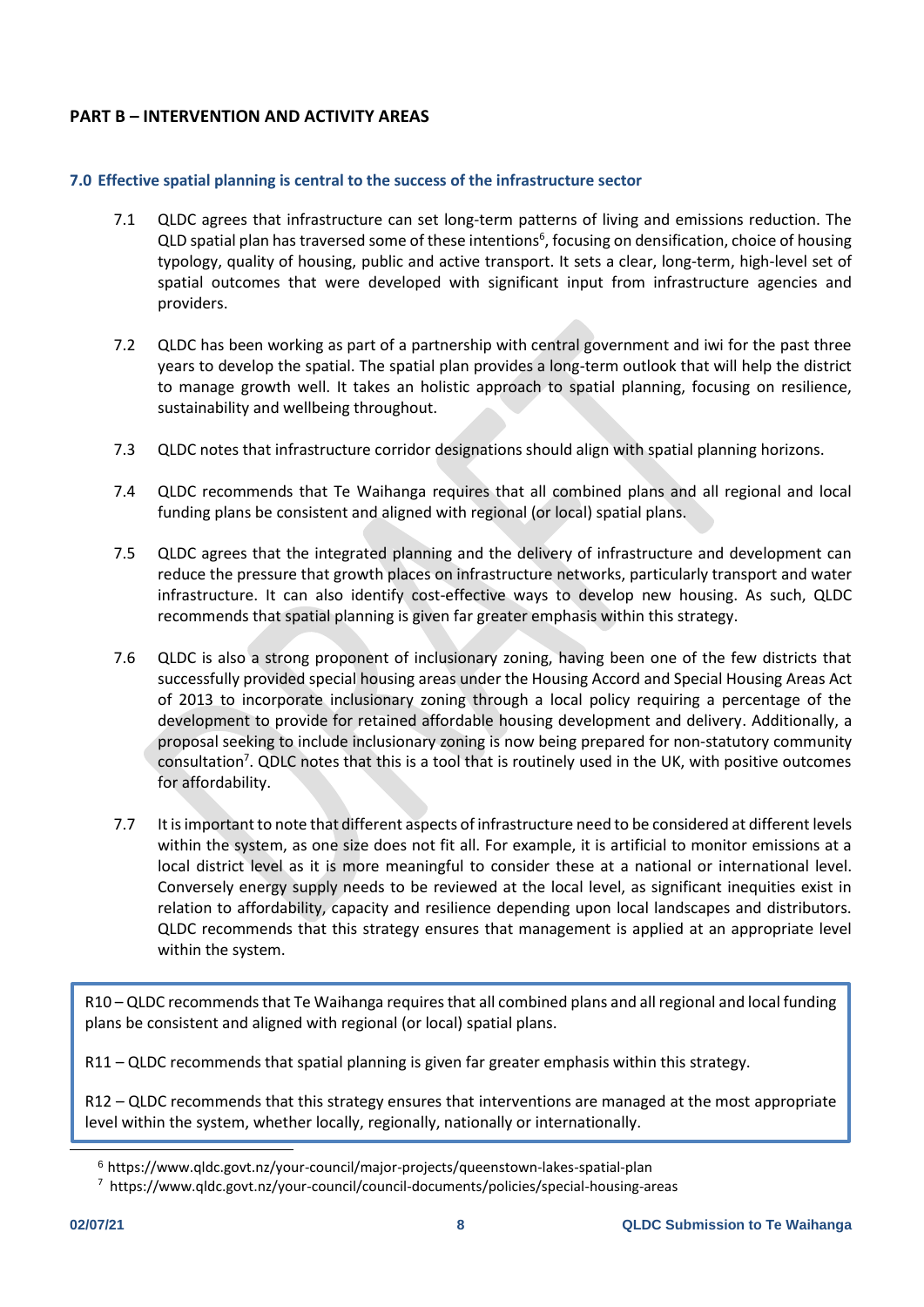#### **8.0 Tools need to be reviewed and data inputs well-understood**

- 8.1 QLDC notes that the common utilization of effective tools and data will be important in the achievement of the outcomes and decision-making principles outlined. QLDC also recommends that a set of common definitions are established to ensure consistent understanding of key terms, such as 'critical infrastructure' and 'wellbeing'.
- 8.2 Tools and data are traversed unevenly in the document, at times taking a very granular approach without over-arching clarity of direction. For example, the merits of cost-benefit analysis in relation to water provisions are discussed at a level of unnecessary detail for a strategy.
- 8.3 QLDC is interested in understanding the proposal for a standardized planning tool in greater detail (outside of the strategy), noting that differences in climate, climate change implications, landscapes and cultural values will all need to be taken into account. The development of this will need to complement activity in the Resource Management Act Reforms.
- 8.4 Arguably, the Three Waters and Resource Management Act Reforms will potentially reduce the ability for local communities to directly influence the provision of these services in their local area. QLDC recommends that Te Waihanga gives greater consideration to tools and formats that will enable a degree of appropriate community input to infrastructure provision.
- 8.5 QLDC encourages Te Waihanga to signal the need for a review of the tools available for infrastructure development within this strategy. Currently, the sector is highly focused on the Better Business Case model, which is far from accessible, fast paced and agile in an uncertain environment. Te Waihanga could explore tools that would help the sector traverse uncertainty more effectively, improving futures literacy and building scenario-thinking capabilities. Guidance for local authorities on where Treasury-standard business cases are required, as a function of cost, risk and complexity, would be welcome.
- 8.6 QLDC also recommends that Te Waihanga develop a database of completed infrastructure projects and their final costs, so that territorial authorities can access the best available actual data in the planning and development of infrastructure projects. This would provide a useful cross-reference point when working with quantity surveyors.
- 8.7 QLDC supports a move to open data for New Zealand. The challenge for infrastructure is to identify a device-agnostic platform for obtaining real-time data, so that the data platform can be separated from the market for sensors and smart devices.
- 8.8 QLDC recommends further consideration of the opportunities for AI to be linked to the priorities identified by Te Waihanga e.g., asset management and demand management.
- 8.9 QLDC recommends that Te Waihanga critically review timelines and programmes for decision-making and planning decisions at local, regional and central government level to avoid misalignment. This is consistently problematic for local government authorities.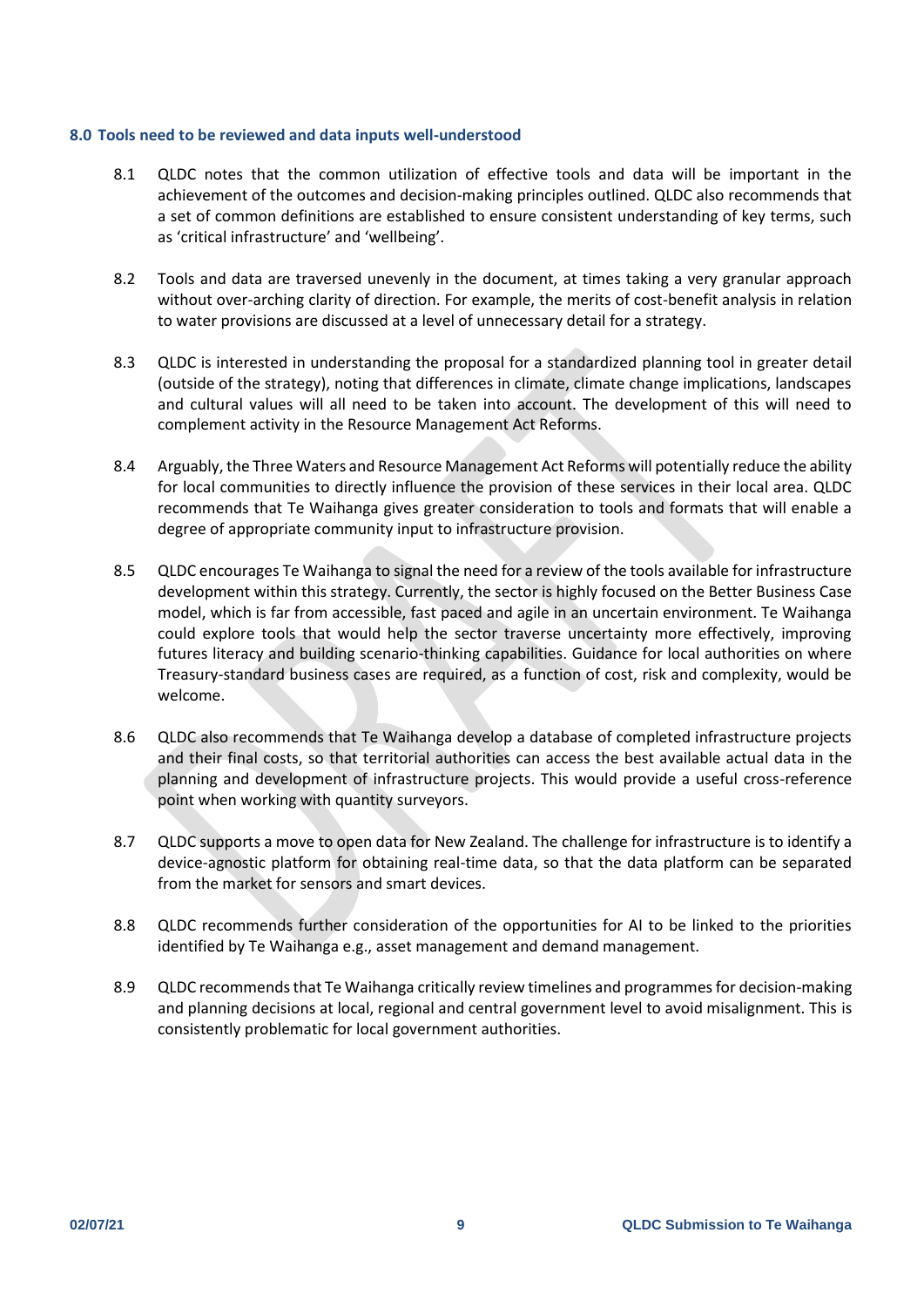R13 –QLDC recommends that a set of common definitions are established to ensure consistent understanding of key terms, such as 'critical infrastructure' and 'wellbeing'.

R14 – QLDC recommends that Te Waihanga conducts a full review of infrastructure development tools (including Better Business Case) and consider tools to enable a degree of appropriate community input into infrastructure provision.

R15 – QLDC also recommends that Te Waihanga develop a database of completed infrastructure projects and their final costs.

R16 – QLDC recommends further consideration of the opportunities for AI to be linked to the priorities identified by Te Waihanga e.g., asset management and demand management.

R17 – QLDC recommends that Te Waihanga critically review timelines and programmes for decision-making and planning decisions at local, regional and central government level to avoid misalignment.

#### **9.0 Capability building needs centralised support**

- 9.1 QLDC supports Te Waihanga's recommendation for a Centre of Excellence for Asset Management.
- 9.2 However, QLDC would recommend further Centres of Excellence are required for behaviour change and demand management. Behaviour change will become an integral part of infrastructure work in future and smaller councils will struggle to adequately understand and resource behavioural science without access to centralized support.
- 9.3 A Centre of Excellence for Demand Management will be particularly useful for 'outlier' communities, such as can be found in the Queenstown Lakes District, where visitors far exceed resident population and demand is driven by peak day number.

R18 – QLDC recommends the development of Centres of Excellence for behaviour change and demand management.

### **10.0 Greater emphasis is needed on natural hazards, earthquakes and resilience**

- 10.1 The challenges outlined in the document make insufficient reference to natural hazards and particularly earthquakes in the strategy. Whilst many of these will be managed through the lens of climate adaptation work, earthquakes will not. QLDC recommends that the strategy highlights its interface with other workstreams and programmes in this space, particularly in relation to the Alpine Fault.
- 10.2 QLDC notes that much of the work relating to natural hazards sits within the purview of regional councils. This poses a risk in terms of consistency of service across the country.
- 10.3 Identifying critical infrastructure is only one part of resilience. Having identified critical infrastructure, investment must be prioritized to areas that provide the greatest resilience benefit. This assessment of resilience needs to address how the infrastructure network performs as a system in and following an event, whilst understanding what mechanisms may be put in place to deliver the service to communities in the event the infrastructure fails. Understanding the impact of this, and what the restoration of pre-event level of service means for communities is of critical importance to infrastructure. QLDC recommends that this is addressed in far more detail in the strategy.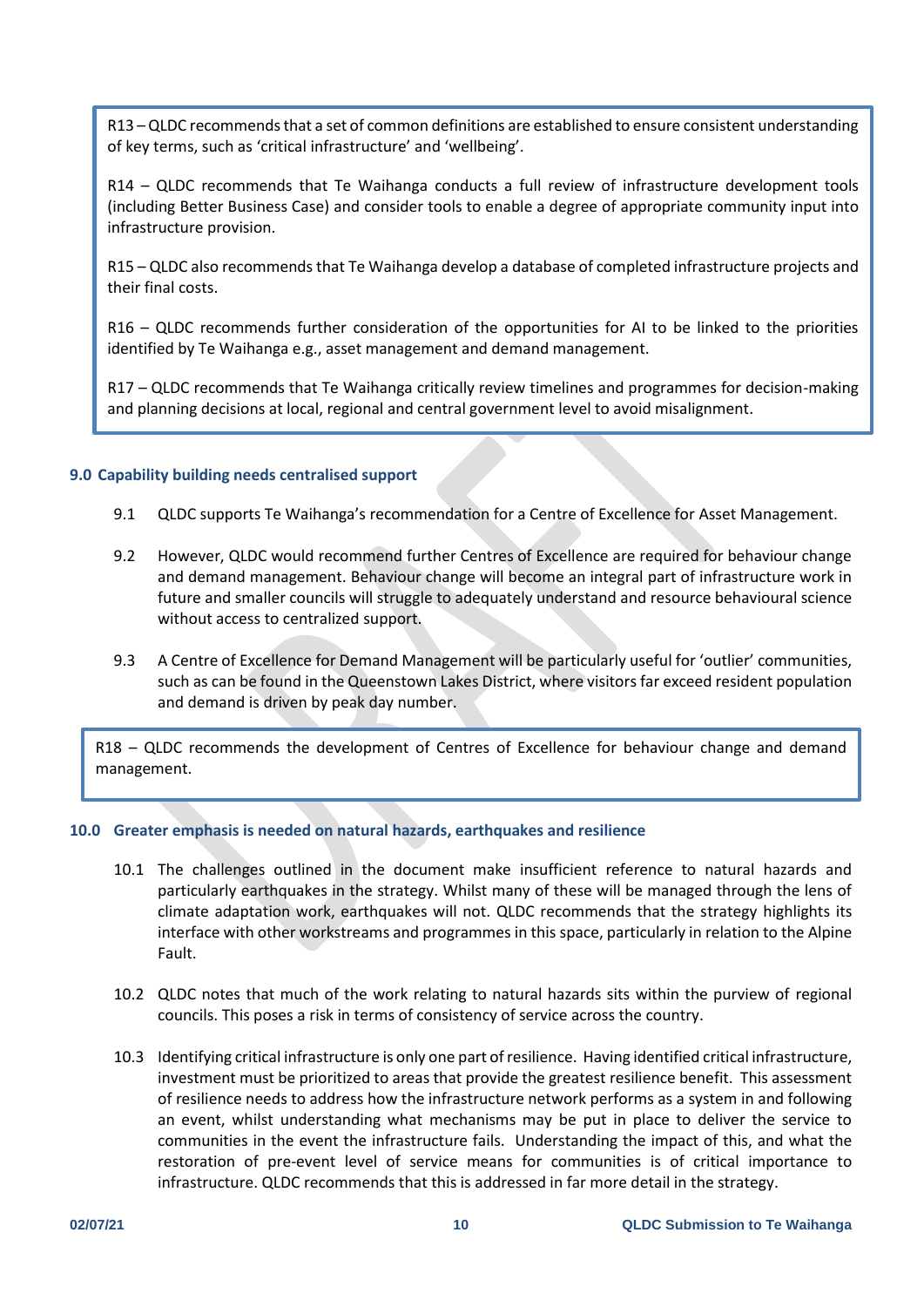- 10.4 As a result, QLDC believes that a national definition of resilience would be of significant value. Without such a quantifiable or categorical metric, it is very difficult to evaluate investments in terms of the resilience benefits they provide.
- 10.5 As a high growth area, the Queenstown Lakes District often experiences growing pains as its services, support structures, infrastructure and funding models across all sectors struggle to keep pace with change. Each agency, department or business will have its own framework, but there are no clear thresholds or indicators that signal when a system change is required. QLDC recommends that Te Waihanga explores how thresholds and metrics might be better used in its strategy. For example, which indicators would be needed to identify when a new high school is required, does that then initiate the expansion of the hospital, power supply upgrades, wastewater plants etc. etc.

R19 – QLDC recommends that the strategy highlights its interface with other workstreams and programmes in relation to natural hazards and earthquakes, particularly in relation to the Alpine Fault.

R20 – QLDC recommends that Te Waihanga consider the role of infrastructure as just one element of resilience within the system.

R21 – QLDC recommends that a national definition of resilience and associated metrics are required.

R22 – QLDC recommends that Te Waihanga explores how resilience thresholds and metrics might be better used in its strategy to understand systems change.

### **11.0 Water metering and charging is supported, but investment in technology is required**

- 11.1 QLDC supports Te Waihanga's recommendation for water metering and charging but notes it should be outlined more explicitly within the document. It is noted that water infrastructure is a significant challenge for growing urban areas and that QLDC will be trialing water metering in the near future.
- 11.2 QLDC further recommends greater emphasis on technology investment is needed within the strategy. It will be important for people to be able to maximise the efficiency of their supply, enabling water entities to interrupt non-essential water supply during peak periods for example.
- 11.3 The Three Waters Reform<sup>8</sup> provides a significant opportunity to better understand future regulation, finance and operation of the sector, whilst reform of the Resource Management Act will potentially support water-sensitive urban design and land use.
- 11.4 QLDC supports clarification of the interface between new water entities and developer-financed water infrastructure provided under the Infrastructure Funding and Financing Act 2020.

R23 – QLDC recommends greater emphasis on technology investment to accompany water metering.

<sup>8</sup> https://www.dia.govt.nz/Three-Waters-Reform-Programme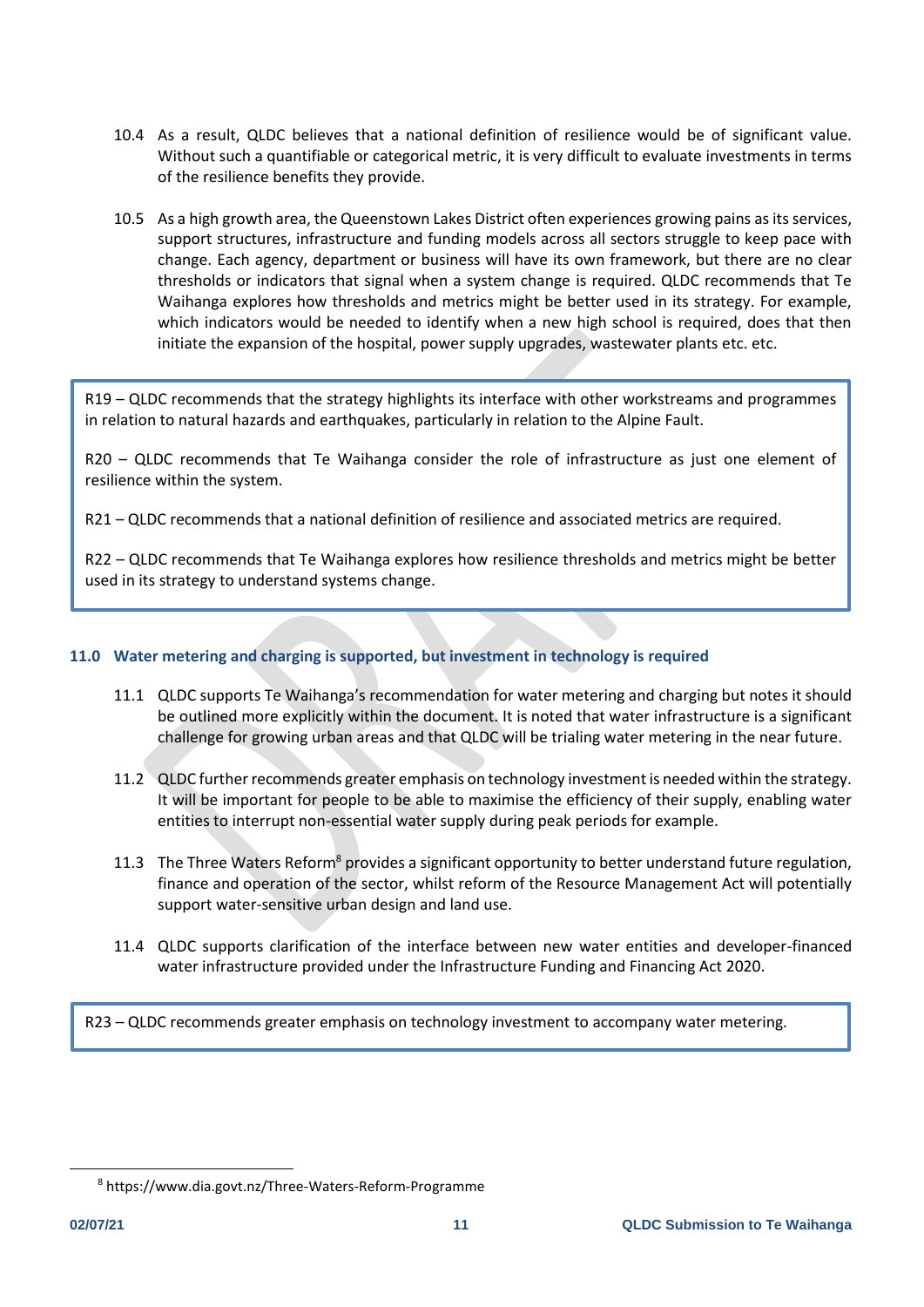### **12.0 A paradigm shift is needed in the provision of transport infrastructure and public transport**

- 12.1 Public Transport needs to be better integrated into the decisions made in relation to transport. Disaggregating decisions between Waka Kotahi (state highways), territorial authorities (bus stops and local roads) and regional councils (public transport) presents an inefficient and often ineffective solution.
- 12.2 Congestion pricing is only part of the solution to resolving congestion and encouraging mode shift. A well-rounded approach to behaviour change is needed, that takes into account the wider social systems of working hours and school schedules. Greater flexibility (and appetite for) working from home, combined with changes to school hours would arguably also influence congestion metrics.
- 12.3 QLDC supports the implementation of congestion pricing in all Tier 1 (NPS UD) urban areas, with planning initiated for Tier 2 authorities. This will promote the desired mode shift to Public Transport and provide more money for transport infrastructure.
- 12.4 The time taken to plan and build transport infrastructure is too long and does not always take emissions reduction, supply chain sustainability and embodied carbon into account.
- 12.5 A paradigm shift is needed in the way public transport is provided in New Zealand. The model needs to switch from being demand-lead, to providing a solution that attracts usage quickly – 'build it and they will come'. QLDC recommends that Te Waihanga should consider this challenge as a high priority.

R24 – QLDC recommends exploration of a streamlined and cohesive transport decision-making process.

R25 – QLDC recommends Te Waihanga explore opportunities to deliver a paradigm shift in the delivery of public transport.

# **13.0 Electrification will not be straightforward for all parts of the country**

- 13.1 Prior to the pandemic and the Climate Change Commission's report<sup>9</sup>, the district acknowledged the need to transform the energy system for the following reasons:
	- Electrical capacity in the district is limited
	- Resilience of supply is low
	- Heating affordability is a critical issue
	- The transition from oil-based transport fuels and natural gas to lower emissions solutions will be a necessary, but difficult change for the district in the short term with limited transmission capacity
- 13.2 In aggregate, these challenges compromise the district's ability to be resilient, affordable and able to meet its emissions reduction aspirations in line with the Climate Action Plan's goals<sup>10</sup> and Vision Beyond 2050<sup>11</sup>.
- 13.3 From an infrastructure perspective, this presents a series of challenges and opportunities. Whilst the district's ability to quickly electrify its transport may be limited, it does create a 'burning platform' issue for the communities, distributors and Transpower to resolve.

<sup>9</sup> https://www.climatecommission.govt.nz/news/inaia-tonu-nei-the-time-is-now-for-climate-action/

<sup>10</sup> https://www.qldc.govt.nz/your-council/our-vision-mission/climate-action-plan

<sup>11</sup> https://www.qldc.govt.nz/your-council/our-vision-mission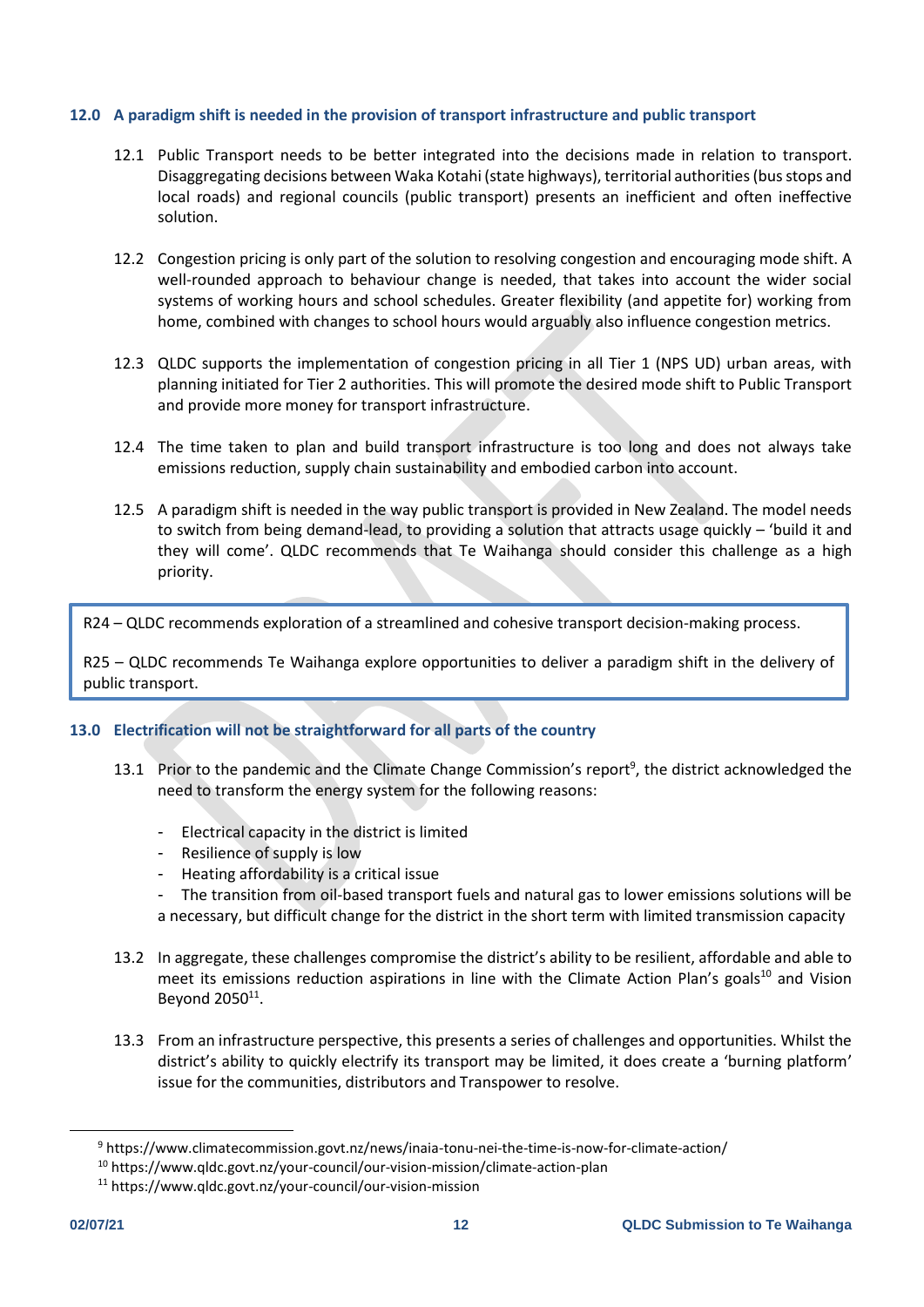- 13.4 These challenges also erode the district's ability to provide a reliable, modern economic infrastructure. In the competition for highly mobile international investments, the electricity supply presents a risk. This risk has significant implications for the district's ability to diversify its industry and attract new investments.
- 13.5 QLDC believes that the district's unique energy context presents an imminent need and opportunity to transform in partnership with government.
- 13.6 Both Queenstown and Wanaka will face significant, if slightly differently paced challenges in relation to electrification due to the status of the current network. QLDC recommends that Te Waihanga understand some of the energy challenges in specific locations and would welcome the opportunity to provide input into a case study process.

R26 - QLDC recommends that Te Waihanga understand some of the energy challenges in specific locations and would welcome the opportunity to provide input into a case study process.

# **14.0 Distributed Energy Resources (DER) have great potential, but suffer from a fragmented supply chain**

- 14.1 The current regulatory framework for distribution companies is based on the premise of recovering sunk costs, not pricing efficiently to signal future costs let alone preparing for an energy transition. A better question is "what are the barriers to the uptake of DER?" Some of these barriers may simply be efficient costs, but the efficiency of the economic framework may be preventing the value of learning (Helm,  $2017^{12}$ ).
- 14.2 The government's stated goal of 100% renewable by 2030 is laudable but does not provide for the fact that some smaller/remote communities (such as Queenstown and Wanaka) are limited in the extent to which they can take advantage of highly renewable grid power by the capacity of the transmission and distribution network. Without a clear pathway to local energy solutions, national decarbonisation will only reach these communities if they pay for expensive upgrades to the infrastructure that connects them to the national grid.
- 14.3 Further, a fragmented supply chain and outdated models of economic regulation often prevent these communities from properly trading off local generation and storage (e.g., solar and batteries) with investment in transmission and distribution lines.
- 14.4 The challenge is that much of the value that DER can provide is derived from the wholesale markets, which is beyond the concern of the distributor. Yet when it comes to connection assets (such as Transpower's Cromwell-Queenstown connection line for Queenstown), we understand that Transpower is not responsible for the tradeoff between grid investment and DER solutions – that responsibility is left with the distributor. The fragmented nature of the supply chain makes it difficult for DER solutions to shine.
- 14.5 Finally, the current electricity market rules (governed by the Electricity Authority) contain a number of requirements which are preventing communities from considering the full spectrum of benefits that DER provide. Changes to these requirements – most of them developed in the late 1990s – should be prioritised. This could be piloted and tested by providing for regulatory "sandboxes", where a confined geographic community is exempted from some of these rules in order to test innovations. QLDC supports the work of Ara Ake in this respect.

<sup>12</sup> <https://www.sciencedirect.com/science/article/abs/pii/S0301421518300211>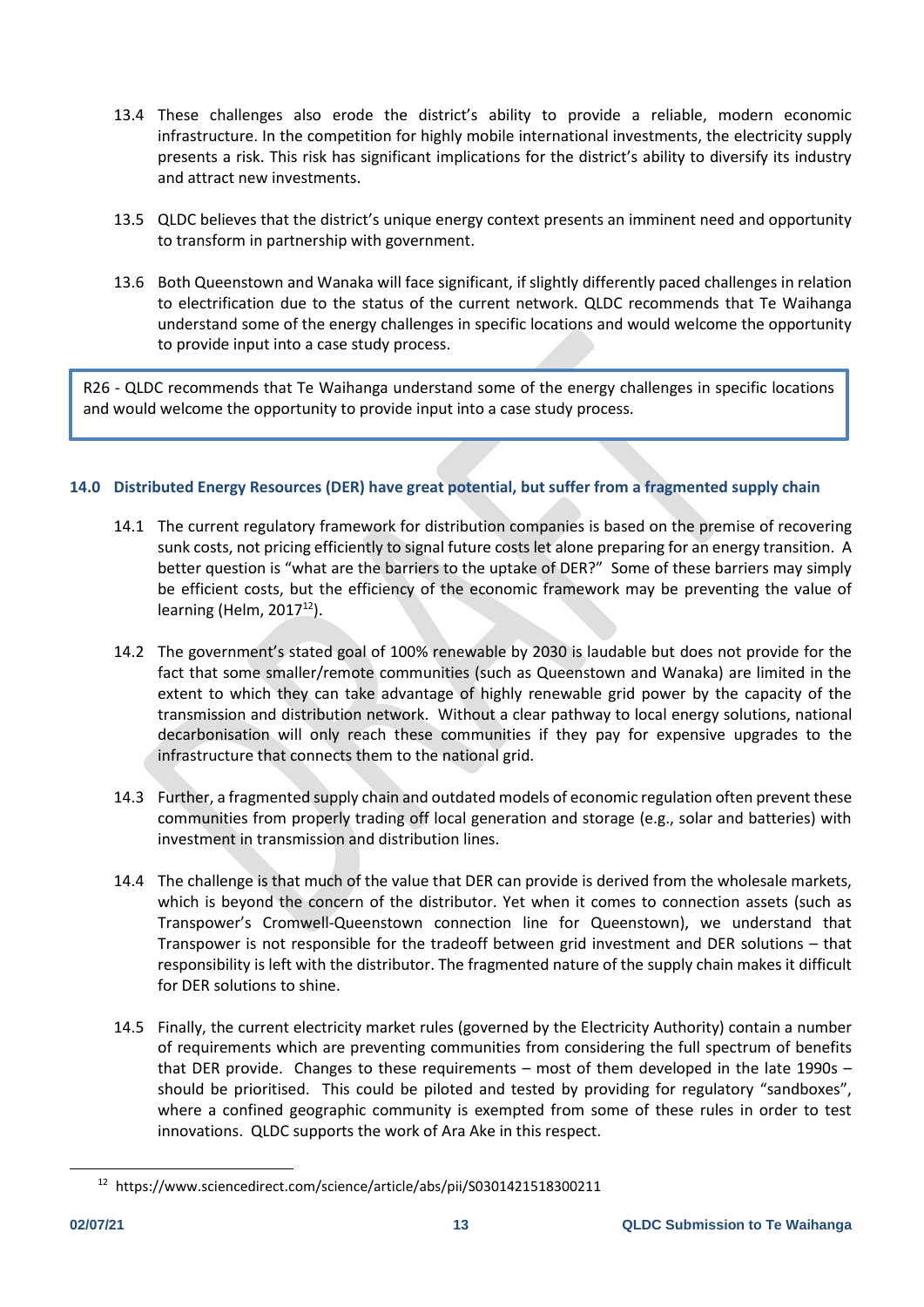14.6 QLDC also recommends that DER Roadmaps as per the Australian regulatory regime would be valuable, as these will engage distributors and also highlight parts of the network where DER could be of value.

R27 – QLDC recommends the creation of regulatory 'sandboxes' where defined geographic communities can test DER innovation.

R28 - QLDC recommends creation of DER Roadmaps as per the Australian regulatory regime.

## **15.0 Waste management and minimisation approaches need to collaborate and align with Ministry for Environment**

- 15.1 QLDC supports that waste needs to be priced efficiently, noting that maintaining a balance between effective reduction, cost coverage and affordability.
- 15.2 The Ministry for Environment is undertaking significant work in relation to waste management and minimization at present<sup>13</sup>, including a waste legislation review, development of a waste strategy and building a waste and resource recovery infrastructure investment plan. QLDC recommends that Te Waihanga ensure collaboration and alignment with these initiatives throughout.

R29 – QLDC recommends that all activity in relation to waste is closely aligned to ongoing work with the Ministry for Environment.

<sup>13</sup> https://environment.govt.nz/what-government-is-doing/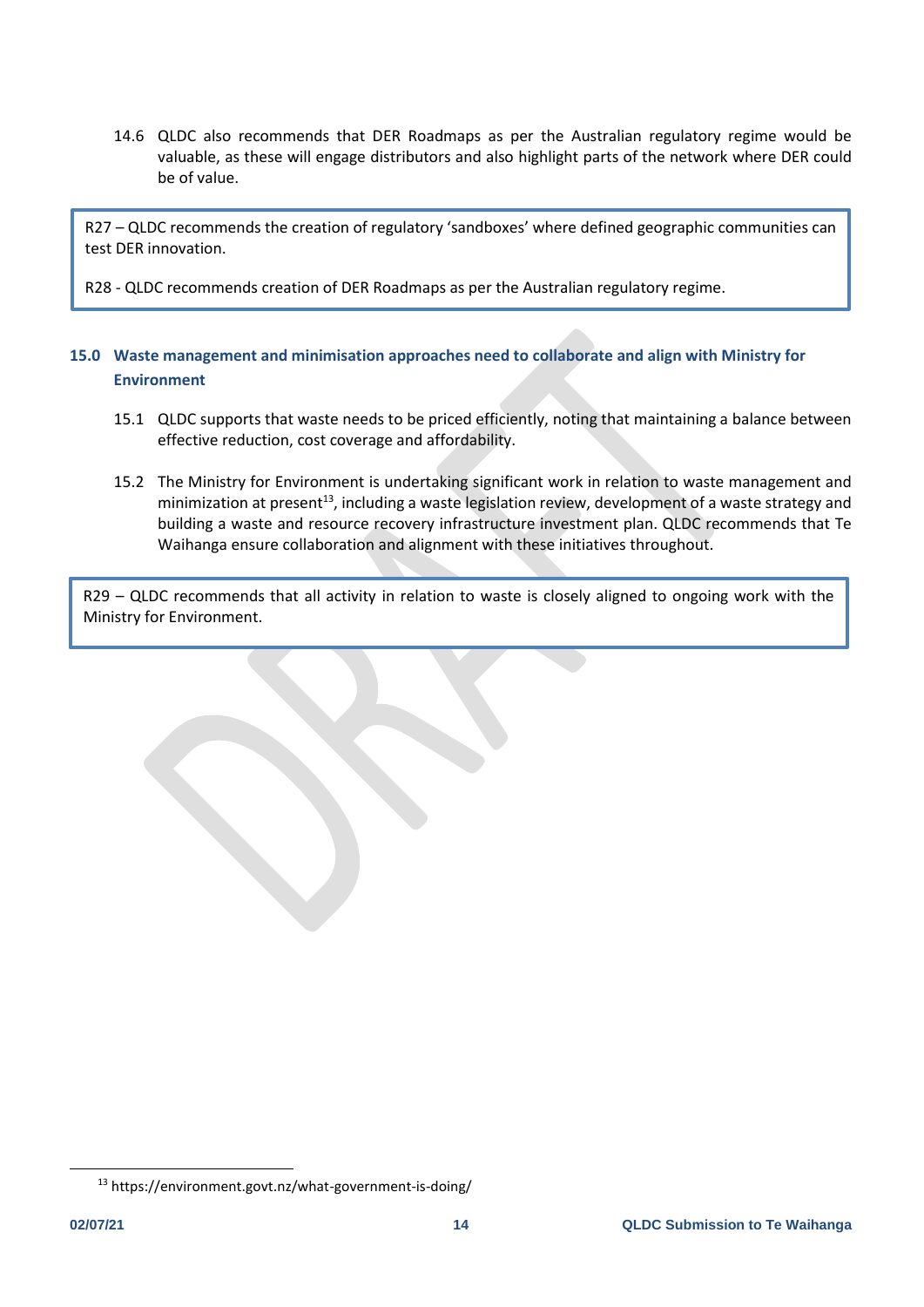## **PART C – STYLE AND STRUCTURE**

#### **16.0 The style and structure of the document can be refined**

- 16.1 QLDC respectfully notes that the timeframe provided for submission preparation on such a wideranging strategy was insufficient. A longer consultation period would have enabled provision of a more detailed response and greater depth of engagement across the organisation. QLDC urges Te Waihanga to provide summary documentation for consideration in future as the length of the materials provided presented an unnecessary obstacle to participation. Expansive commentary on topics such as population projects and patterns, socioeconomic issues, carbon pricing, public sector discount rates etc. could be avoided with effective referencing to authoritative sources.
- 16.2 The document makes many good points but is structured in a way that traverses high level strategic goals and tactical interventions interchangeably. QLDC recommends that the Commission considers separating this body of work into a strategy and a separate tactical implementation plan.
- 16.3 The strategy does not create clear linkages between its strategic objectives and the topics considered. It is unclear how outcomes, vision, decision-making principles, action areas, and needs connect. QLDC recommends that the outcomes listed on p25 could be more powerfully worded, if less easily confused with principles.
- 16.4 QLDC recommends that the strategy should reflect more comprehensively on the risks and barriers to effective infrastructure delivery and management e.g., lack of strategic direction, low risk appetite, insecure funding and burdensome bureaucracy.

R30 – QLDC recommends that future processes provide a longer timeline for response.

R31 - QLDC recommends that the Commission considers separating this body of work into a strategy and a separate tactical implementation plan.

R32 – QLDC recommends that the outcomes listed on p25 could be more powerfully worded, if less easily confused with principles.

R33 – QLDC recommends that the strategy should reflect more comprehensively on the risks and barriers to effective infrastructure delivery and management.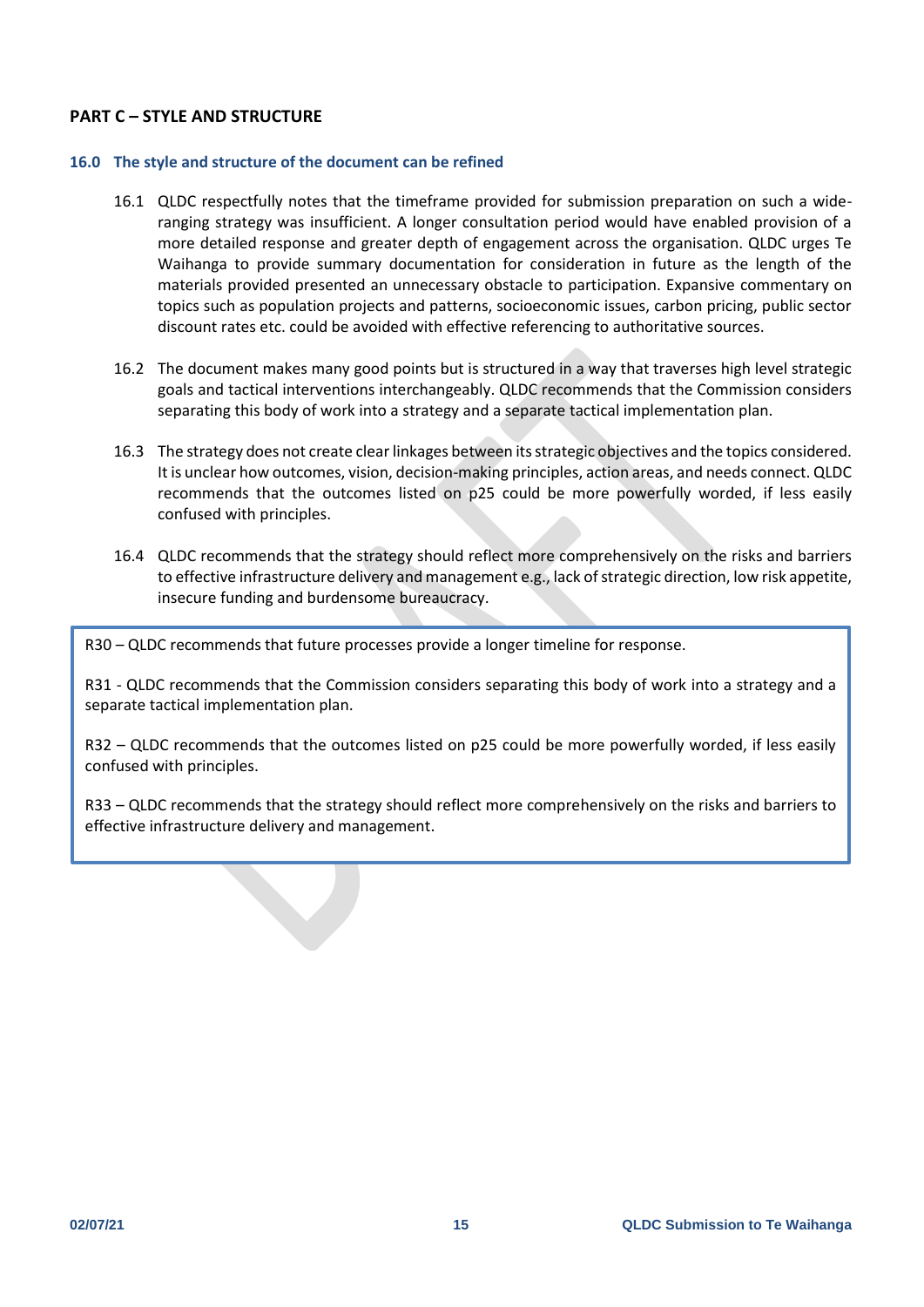### **17.0 Summary of QLDC Recommendations**

R1 – QLDC recommends that Te Waihanga take a far more progressive approach in positioning both hard and soft infrastructure together as 'service provision'.

R2 – QLDC recommends that Te Waihanga explores wellbeing in the context of infrastructure provision, creating a common definition, approach and set of metrics for the sector.

R3 - Te Waihanga reflects in the strategy upon the implications of destination management for infrastructure in New Zealand.

R4 – QLDC recommends that Queenstown is also considered as a high growth location.

R5 – QLDC recommends that Te Waihanga pays close attention to emerging pandemic trends globally that are seeing people leaving big cities and working more flexibly from home in rural location.

R6 – QLDC also recommends that Te Waihanga explore the implications of climate change for urban living in New Zealand.

R7 – QLDC recommends that Te Waihanga include Queenstown in its growth centres and explore the nuances and exceptions that this brings within the strategy.

R8 – QLDC recommends that Te Waihanga explores the order of priority of infrastructure in New Zealand, particularly in the light of the reform programme.

R9 – QLDC recommends that Te Waihanga considers the value of aspects of infrastructure that are not traditional hard infrastructure more comprehensively.

R10 – QLDC recommends that Te Waihanga requires that all combined plans and all regional and local funding plans be consistent and aligned with regional (or local) spatial plans.

R11 – QLDC recommends that spatial planning is given far greater emphasis within this strategy.

R12 – QLDC recommends that this strategy ensures that interventions are managed at the most appropriate level within the system, whether locally, regionally, nationally or internationally.

R13 – QLDC also recommends that a set of common definitions are established to ensure consistent understanding of key terms, such as 'critical infrastructure' and 'wellbeing'.

R14 – QLDC recommends that Te Waihanga conducts a full review of infrastructure development tools (including Better Business Case) and consider tools to enable a degree of participatory democracy with regard to infrastructure provision.

R15 – QLDC also recommends that Te Waihanga develop a database of completed infrastructure projects and their final costs.

R16 – QLDC recommends further consideration of the opportunities for AI to be linked to the priorities identified by Te Waihanga e.g., asset management and demand management.

R17 – QLDC recommends that Te Waihanga critically review timelines and programmes for decision-making and planning decisions at local, regional and central government level to avoid misalignment.

R18 – QLDC recommends the development of Centres of Excellence for behaviour change and demand management.